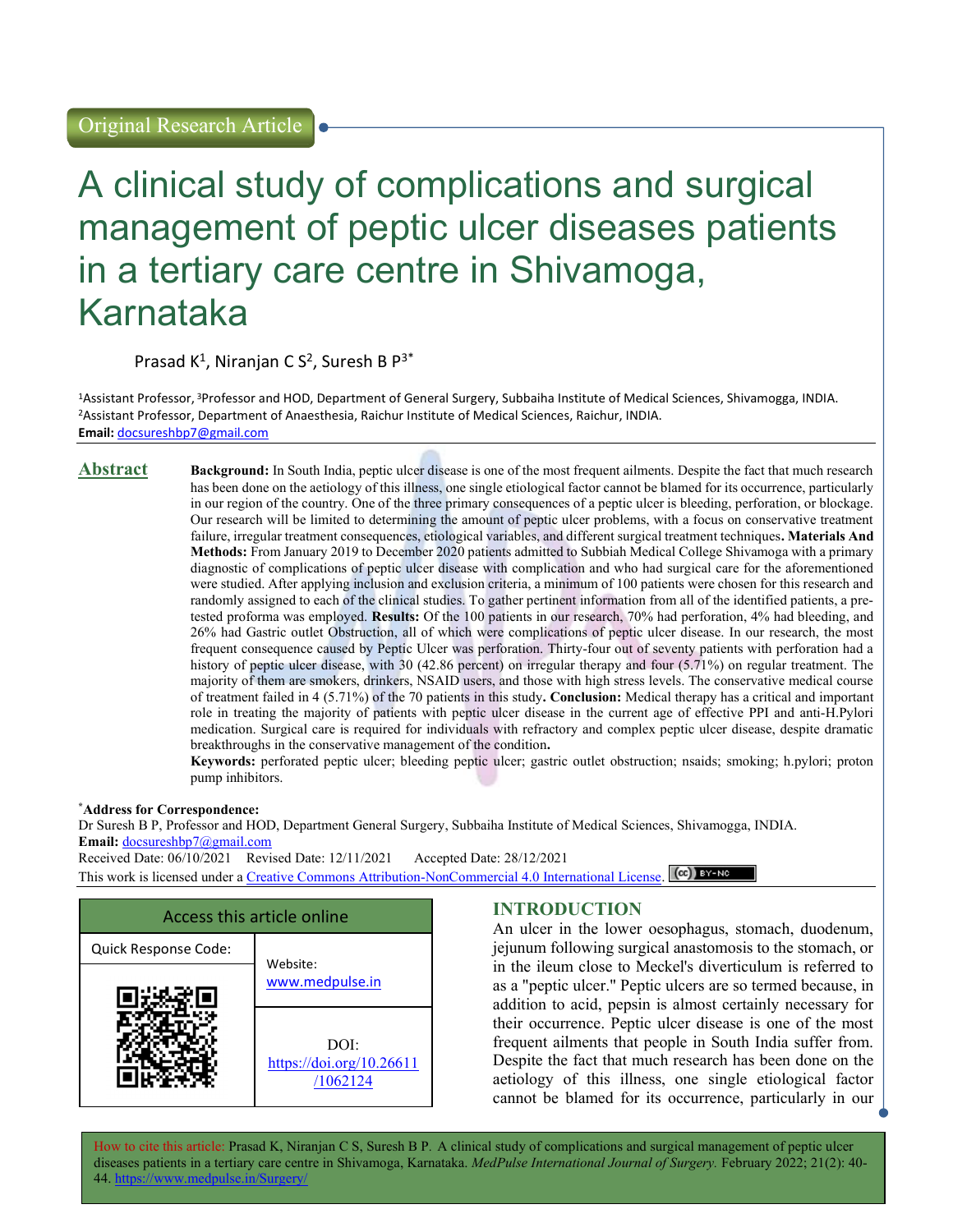region of the country. Hemorrhage, perforation, or blockage are the three primary consequences of a peptic ulcer. These might happen without any warning signs or symptoms. Failure to get proper and prompt medical care, low socioeconomic situations (prevalence of H- Pylori), usage of NSAIDs, alcohol misuse, and smoking all contribute to these consequences.<sup>1</sup> One of the great tales in the history of general surgery is the therapy of peptic ulcer disease.<sup>1</sup> Because medical treatment heals peptic ulcer disease in the great majority of instances, elective surgery for peptic ulcer disease has almost vanished in many parts of the globe.<sup>2</sup> H.pylori was reported to be eradicated with selective H2 receptor blockers, proton pump inhibitors, and antibiotic treatment. Changes in therapy have resulted from a better knowledge of the pathophysiology of peptic ulcer disease. In situations of pharmacological failure or inability to get or adhere to medical treatment, surgical care of peptic ulcer disease is still beneficial. Surgical treatment is currently used mostly for complications of peptic ulcer disease in most regions of the globe. Usually, they are emergency situations. Currently, up to 90% of all ulcer procedures are for complications such as bleeding, perforation, and blockage of the stomach outlet.<sup>3</sup> Peptic ulcer disease complications that need operational intervention have remained common. However, in recent years, the total number of surgeries conducted has decreased dramatically. Some experts argue that the necessity for emergency surgery has not decreased, owing to the rising prevalence of NSAID-related problems.<sup>4,2</sup> Our research will be limited to determining the magnitude of peptic ulcer complications (namely perforation, bleeding, and gastric outlet obstruction) with a focus on the failure rate of conservative treatment, complications resulting from irregular treatment, etiological factors, and various surgical treatment modalities.

Objectives: To study the complications of peptic Ulcer Diseases and surgical management of Complications of Peptic Ulcer diseases among High risk Patients and with Irregular treatment.

#### MATERIALS AND METHODS

Patients admitted to Subbaiah Medical College, Shivamoga, with a primary diagnosis of peptic ulcer disease complications such as haemorrhage, hollow viscus perforation, and gastric outlet obstruction, and who underwent surgical management for the above, were

included in this prospective study from January 2019 to December 2020 Complications were diagnosed based on a complete history and a thorough clinical examination. These individuals had the necessary preoperative tests and were sent to the hospital for emergency or elective surgery. After applying inclusion and exclusion criteria, a minimum of 100 patients were chosen for this research and randomly assigned to each of the clinical studies. To gather pertinent information from all of the identified patients, a pre-tested proforma was employed.

Inclusion Criteria: All patients who had previously received conservative therapy for peptic ulcer disease complications and had a history and diagnostic characteristics indicative of peptic ulcer disease complications. Patients who are on irregular medication and have issues; • Patients who are not taking proton pump inhibitors as prescribed; • Patients who are using proton pump inhibitors but have not seen any improvement in their condition. After conferring with the unit leader, a decision was made about whether to pursue conservative or surgical therapy. Age of the patient, general health, time elapsed between beginning of symptoms and admission to hospital, and related medical problems were all considered in patients with perforation. When treating patients with bleeding, the age of the patient, general health, number of episodes of haematemesis/malena, presence of shock, prior history of haematemesis, and number of blood transfusions necessary were all taken into account. Preoperative correction of fluid and electrolyte imbalance was performed, blood was supplied, and antibiotics were begun in situations where surgical treatment was scheduled. The majority of perforation patients required an emergency laparotomy. After endoscopic treatment failed, patients with bleeding were sent for an emergency laparotomy and elective surgical surgery for a gastric outlet blockage. Patients were given continuous nasogastric suction, intravenous fluids, and broad-spectrum antibiotics after surgery. Vital signs were kept track of. Intake/output, as well as biochemical markers, were evaluated. Any issues that occurred during the postoperative period were recognised and addressed properly. Patients were released from the hospital after a successful recovery, with advise on nutrition, anti-ulcer medicines, H.pylori eradication treatment, and stopping smoking/alcohol, among other things. All of the patients were told to return on a regular basis for follow-up.

### RESULTS

In our study total of 100 cases were analysed.

| Table 1: Socio Demographic Profile of the Patients |                                    |    |  |  |
|----------------------------------------------------|------------------------------------|----|--|--|
|                                                    | <b>Socio Demographic Variables</b> |    |  |  |
| Age                                                | $<$ 20 years                       |    |  |  |
|                                                    | 21 to 30 years                     | 10 |  |  |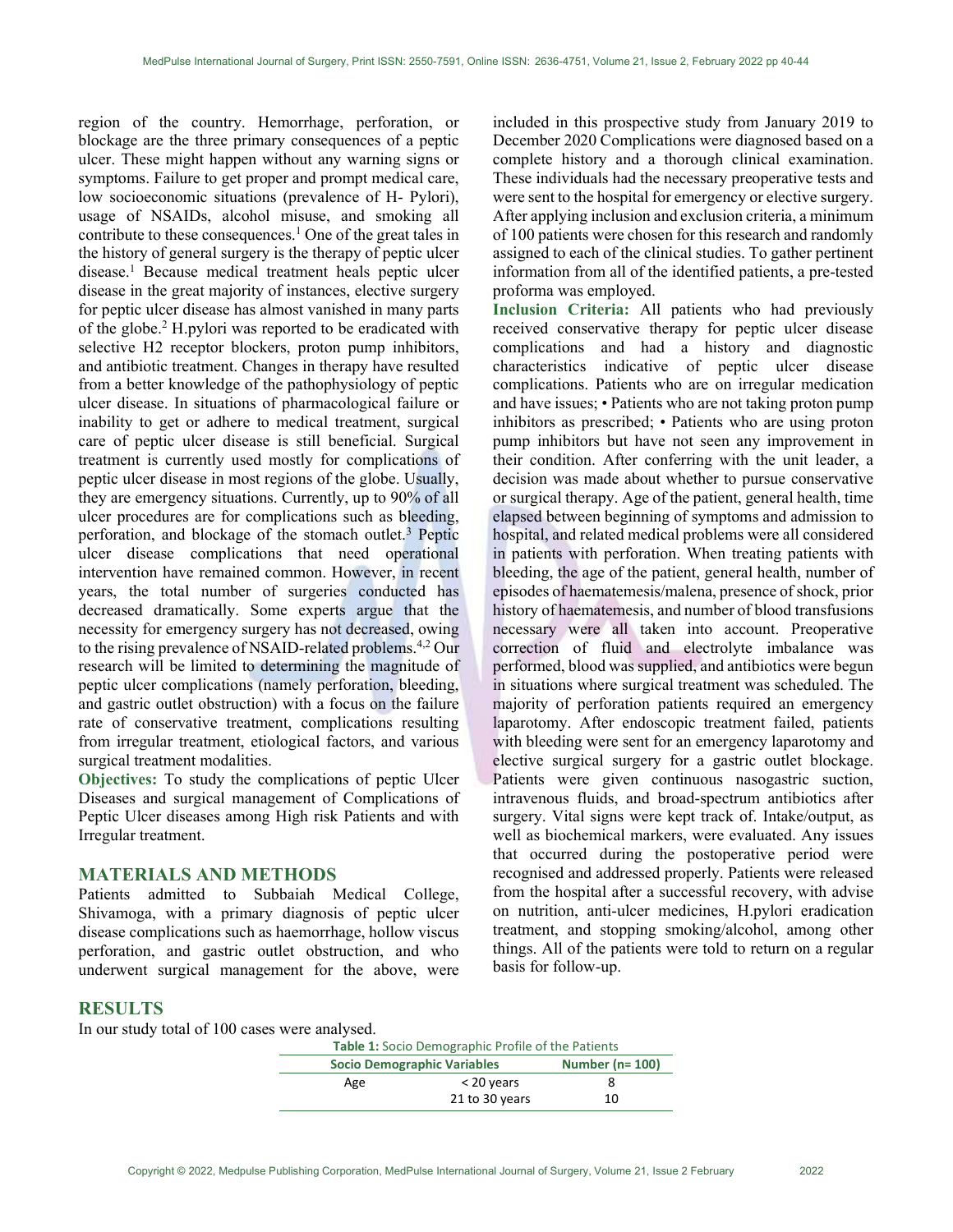| 26<br>31 to 40 years<br>26<br>41 to 50 years<br>51 to 60 years<br>14<br>61 to 70 years<br>12<br>71 to 80 years<br>0<br>>80 years<br>4<br>Gender<br>Male<br>88<br>Female<br>12<br>Hindu<br>64<br>Religion<br>Muslim<br>30<br>Christian<br>6<br>Rural<br>68<br>Locality<br>Urban<br>32<br>Good<br>Socio Economic Status<br>20<br>80<br>Poor<br>Education<br><b>Illiterate</b><br>30<br>10<br><b>Primary School</b><br>High School<br>24<br><b>PUC</b><br>18<br>Graduate<br>18 |  |  |
|-----------------------------------------------------------------------------------------------------------------------------------------------------------------------------------------------------------------------------------------------------------------------------------------------------------------------------------------------------------------------------------------------------------------------------------------------------------------------------|--|--|
|                                                                                                                                                                                                                                                                                                                                                                                                                                                                             |  |  |
|                                                                                                                                                                                                                                                                                                                                                                                                                                                                             |  |  |
|                                                                                                                                                                                                                                                                                                                                                                                                                                                                             |  |  |
|                                                                                                                                                                                                                                                                                                                                                                                                                                                                             |  |  |
|                                                                                                                                                                                                                                                                                                                                                                                                                                                                             |  |  |
|                                                                                                                                                                                                                                                                                                                                                                                                                                                                             |  |  |
|                                                                                                                                                                                                                                                                                                                                                                                                                                                                             |  |  |
|                                                                                                                                                                                                                                                                                                                                                                                                                                                                             |  |  |
|                                                                                                                                                                                                                                                                                                                                                                                                                                                                             |  |  |
|                                                                                                                                                                                                                                                                                                                                                                                                                                                                             |  |  |
|                                                                                                                                                                                                                                                                                                                                                                                                                                                                             |  |  |
|                                                                                                                                                                                                                                                                                                                                                                                                                                                                             |  |  |
|                                                                                                                                                                                                                                                                                                                                                                                                                                                                             |  |  |
|                                                                                                                                                                                                                                                                                                                                                                                                                                                                             |  |  |
|                                                                                                                                                                                                                                                                                                                                                                                                                                                                             |  |  |
|                                                                                                                                                                                                                                                                                                                                                                                                                                                                             |  |  |
|                                                                                                                                                                                                                                                                                                                                                                                                                                                                             |  |  |
|                                                                                                                                                                                                                                                                                                                                                                                                                                                                             |  |  |
|                                                                                                                                                                                                                                                                                                                                                                                                                                                                             |  |  |
|                                                                                                                                                                                                                                                                                                                                                                                                                                                                             |  |  |

In our study majority of the subjects were between the age group of 31 to 60 years. 88% of the patients were male with 64% of them belonging to Hindu religion.64% hailed from rural community and nearly 40% had poor socioeconomic status.

| Table 2: Complication of the Peptic ulcer |                    |            |  |  |  |  |  |
|-------------------------------------------|--------------------|------------|--|--|--|--|--|
| <b>Complication</b>                       | <b>No of cases</b> | Percentage |  |  |  |  |  |
| Perforation                               | 70                 | 70         |  |  |  |  |  |
| <b>Bleeding Peptic Ulcer</b>              | 4                  |            |  |  |  |  |  |
| <b>Gastric Outlet Obstruction</b>         | 26                 | 26         |  |  |  |  |  |
| <b>Total</b>                              | 100                | 100        |  |  |  |  |  |

Out of the 100 patients in our study 70% had perforation, 4% had Bleeding, 26% had Gastric outlet Obstruction complication related to Peptic ulcer Diseases. Perforation was the most common complication due to Peptic Ulcer in our study. Out of 70 cases of perforation 88.5% cases were male and 11.4%were female reflecting the higher prevalence of Peptic Ulcer Disease Related complication more in Male Population. Both the cases of Bleeding were reported in male patients.84.6% of male patients had gastric outlet obstruction compared to 15.3% of females. All the complication was reported higher among male then female. Among Cases with Perforation, Pain in the epigastrium and Right Hypochondrium was the most common Presentation followed by Absent bowel sounds, Vomiting, fever, abdomen Distension and tenderness. Both cases of bleeding of peptic ulcer presented with pain abdomen, vomiting, Haematemesis, Malena and tenderness. Gastric Outlet Obstruction was presented with Vomiting, pain abdomen and malena. Visible Peristalsis was seen in all the cases and Succ Splash was seen in 76% of the cases.

| Table 3: Past History of Peptic Ulcer Disease and Treatment. |           |                    |      |                  |     |                                   |        |
|--------------------------------------------------------------|-----------|--------------------|------|------------------|-----|-----------------------------------|--------|
|                                                              |           | Perforation (n=70) |      | Bleeding $(n=4)$ |     | <b>Gastric Outlet Obstruction</b> |        |
|                                                              |           |                    |      |                  |     |                                   | (n=26) |
|                                                              |           | No of cases        | %    | No of cases      | %   | No of cases                       | %      |
| Past History of PUD                                          | Present   | 34                 | 48.5 | 04               | 100 | 26                                | 100    |
|                                                              | Absent    | 36                 | 51.4 | 0                | 0   | 0                                 | 0      |
| <b>Treatment for PUD</b>                                     | Regular   | 4                  | 5.7  | 4                | 100 | 0                                 | 0      |
|                                                              | Irregular | 30                 | 42.8 | 0                | 0   | 26                                | 100    |
|                                                              | Not taken | 36                 | 51.4 | 0                | 0   | 0                                 | 0      |

Among Patients with Perforation ,34 out of 70 cases had previous history of peptic ulcer disease in which 30(42.86%) patients on irregular treatment and 4(5.71%) patients on regular treatment. Most of them are smokers, alcoholics, NSAID's users and stress personality. In this series failure of conservative medical line of management in 4(5.71%) cases out of 70 cases. 4 out of 4 patients with Bleeding complication gave history of off and on pain in abdomen and taken regular treatment for peptic ulcer disease. 26 out of 26 cases had previous history of peptic ulcer disease, all of them on irregular treatment.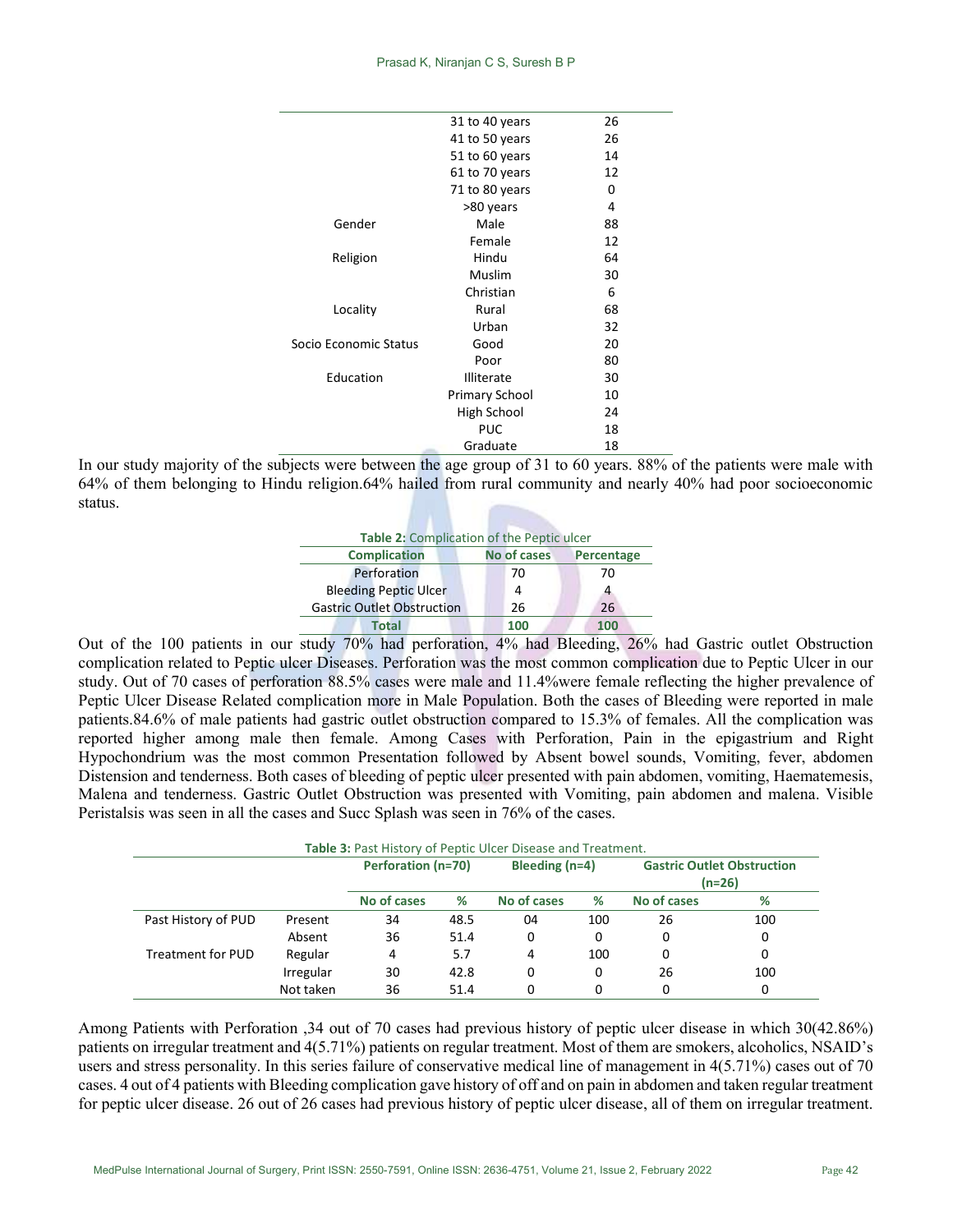Most of them are smokers, alcoholics, NSAID's users and stress personality. Majority of the patients responded well post operation for perforation. About 28.5% had respiratory tract infection, 17.1% had wound infection ,5.7% of patient had frank wound Dehiscence. In the present study, 4 (5.71%) out of 70 patients with Perforation expired after simple closure of perforation.

#### DISCUSSION

In our area of the globe, duodenal ulcer perforation is a frequent surgical emergency. Peptic ulcer disease (PUD) has a constantly changing epidemiology. The number of patients receiving operations for complications looked to be pretty consistent a little more than a decade ago. From the standpoint of a surgeon, data on H Pylori infection and the typical indications for surgery - perforation, bleeding, and gastric outlet blockage - have been mostly inferential until recently, based on the treatment of people with simple peptic ulcers. In our research, the incidence of peptic ulcer disease and complications was higher in the middle-aged group. S.N. Mathur<sup>5</sup>, A.K. Dev<sup>6</sup>, Banerjee ST,<sup>7</sup> and Ramesh C. Bharti et al.<sup>8</sup> all found a high prevalence in the Middle Age group. The likely cause of the increased occurrence in the middle age group is the higher prevalence of drinking and smoking behaviours, as well as stress factors. Male preponderance (88%) of Peptic Ulcer Disease was identified in our research, which is comparable to the results of Sapears *et al.*  $\frac{9}{2}$  (72%), Dandapat et al.<sup>10</sup> (90.6%), and Ramesh C Bharti et al.  $8$ (72%) studies (96 percent). In this research, 34 of the 70 instances of perforation had a history of peptic ulcer disease, with 30 (42.86 percent) patients receiving irregular therapy and 2 (5.71%) patients receiving regular treatment. The majority of them are smokers, drinkers, NSAID users, and those with high stress levels. Cotton PB <sup>11</sup> et al. in 1973, Minhas S.  $S^{12}$  et al. in 1987, and Mourougayan  $V^{13}$  et al. in 1994 found that the incidence was 80 percent, 49 percent, and 68.7 percent, respectively, in earlier research. Out of four individuals who had a Bleeding Complication, four had a history of abdominal discomfort that came and went and had been treated for peptic ulcer disease on a regular basis. The results are in line with those of a 1994 research by Banerjee ST  $^7$  et al. In our investigation, 60% of Perforated patients reported using NSAIDs recently for related medical and orthopaedic issues, which is nearly identical to the results of Blower AL *et al.*,<sup>14</sup> Wilcox C M *et al.*,<sup>15</sup> and Lans *et al.*<sup>16</sup> When compared to the results of Blower et  $al$ <sup>14</sup> and Wilcox C M et al.<sup>15</sup>, 50% of the bleeding Peptic ulcer cases had a history of NSAID use. In our research, 60 percent of patients smoked and used alcohol, with 26 percent being only smokers and 34.3 percent being both smokers and alcoholics. Smoking was linked to 86 percent of patients in a research conducted by Smedley F  $H^{17}$  in 1988. This demonstrates that smoke has an ulcerogenic impact on the gut mucosa. The majority of patients with perforation had

a straightforward closure with an omental patch made of Vicryl 2-0 (absorbable) material. In 35 cases, simple perforation closure was done. "Simple closure is the procedure of choice in perforated duodenal ulcer patients," said Mathur S  $N^5$  *et al.* in 1991. "Simple closure is the safe emergency technique in all perforated duodenal ulcer patients," wrote Mourgugyan  $\bar{V}^{13}$  in 1994 and Ramesh C. Bharati $\delta$  in 1996. 4 of the 70 patients (5.71%) who had perforated duodenal ulcers had final surgery, which included simple closure with an omental patch, Truncal vagotomy, and pyloroplasty. Perforations in the majority of patients should be treated with simple closure or truncal vagotomy with pyloroplasty, according to Lawal OO et  $al.^{18}$  (1998). Truncal vagotomy with posterior gastrojejunostomy was performed on 26 individuals (100%) who had a gastric outlet blockage. "Surgical techniques that are considered in gastric outlet blockage due to refractory PUD include vagotomy and pyloroplasty, antrectomy, and gastroenterostomy," according to Yang PJ, Yang CY, Lin TH, et al. <sup>19</sup>

## CONSLUSION AND RECOMMENDATION

Peptic ulcer illness and its consequences are more frequent in those aged 30 to 50, who are male, and who come from lower socioeconomic backgrounds. The majority of patients have nonspecific stomach discomfort in the epigastric area, as well as vomiting. Nonsteroidal antiinflammatory medicines, having a Type A personality, smoking, and consuming alcohol are all significant risk factors. Complications are more common in people who get irregular medical therapy for peptic ulcer disease and are less common in patients who receive regular medical care. Medical therapy has a critical and important role in treating the majority of patients with peptic ulcer disease in the current age of effective PPI and anti-H.Pylori medication. Surgical care is required for individuals with refractory and complex peptic ulcer disease, despite dramatic breakthroughs in the conservative management of the condition.

#### **REFERENCES**

- 1. Ronald F, Martin MD. Surgical management of ulcer disease. Surgical clinics of North America. 2005; 85: 907- 929.
- 2. Towfigh S, Chandler C, Hines OJ, Mcfadden DW. Outcomes from peptic ulcer surgery have not benefited from advances in medical therapy. Am surg 2002; 68: 385- 389.